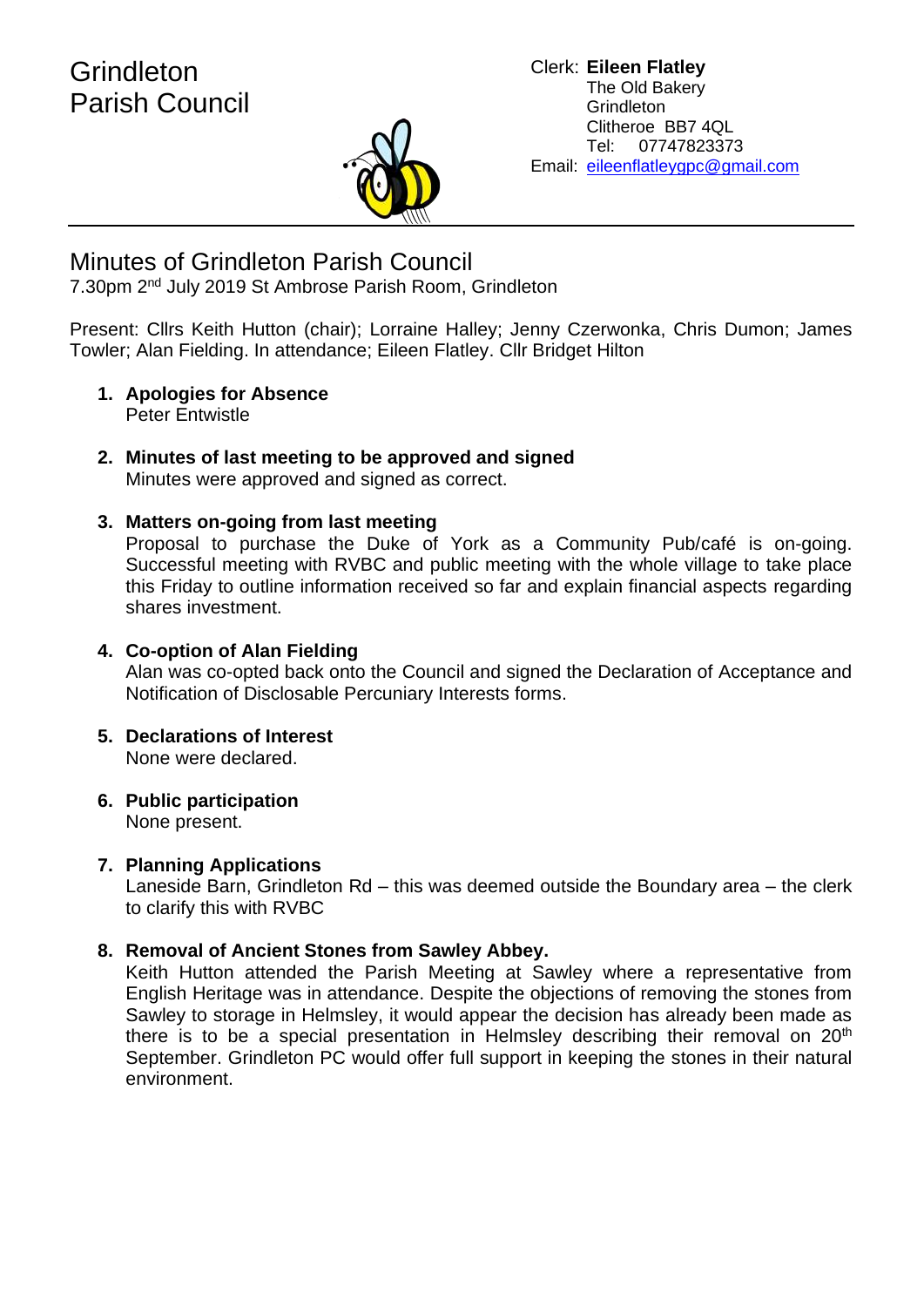

## **9. LBKVC, phone box and Litter bins**

The first inspection has already taken place. Further weeding of Main St and East view needed, otherwise village looking tidy. Problem with misting-up of notice board – Keith to see if there is a problem behind the board.

Phone box – Lorraine to approach BT to see about purchasing the phone box – suggestions invited as to how it can be used, possibly to house the defib machine.

Litter bins – the litter bins around the village should all be emptied every week on the normal bin day; i.e. Monday. If any Councillor notices this not being done, to inform the Head of Refuse at RVBC who is monitoring the situation.

Wildflowers – James to obtain seeds for distribution on the verges.

### **10.Website refresh**

Chris and his son Jacob have been looking at refreshing and updating the Parish Council website. Jenny to assist with this and to also draw up an action plan on how to make best use of the Facebook page.

## **11.On-line banking and extra finance meeting.**

Lloyds bank account now opened and registered for on-line banking. Extra meeting proposed to consider a budget for the coming year and discuss the finances. This was agreed to take place on 6<sup>th</sup> August 2019 at St Ambrose Parish Rooms at 7.30pm.

## **12.To consider Concurrent Functions Grant 2019/20 from RVBC**

Eileen to put together a proposal for applying for this grant.

#### **13.Expenditure and Income**

Current balance =  $£29,684.12$ Expenditure this month =  $£2176.16$ Income from grant - £250

#### **14.Request to approve accounts for payment**

Internal Audit - £36, Lengthsman duties - £125.00 (D.Briggs-to include 3 weeks) + R Sellars £62.50, Clerks salary £307.56 (amended to deduct tax), HMRC - £29.40, Weedkiller – (Pete Entwistle) £135.54, St Ambrose room rent - £15, Wel Medical for Defib - £138.66, RVBC – rent for allotments - £10, MJD Hughes, Valuation for Duke of York - £1200.

#### **15.Report from RVBC Councillor – for information only**

Bridget Hilton commended the Community Pub team on an excellent presentation to RVBC and felt the proposal was very well received and that RVBC would be very supportive in this project as it would be the first community pub in the Ribble Valley. Bridget also explained that RVBC would be opposed to a unity authority as small councils would lose status and local decision making. It was also disclosed that RVBC had been awarded a grant of £220,000 from Sports England for promoting health and well-being and keeping fit and well.